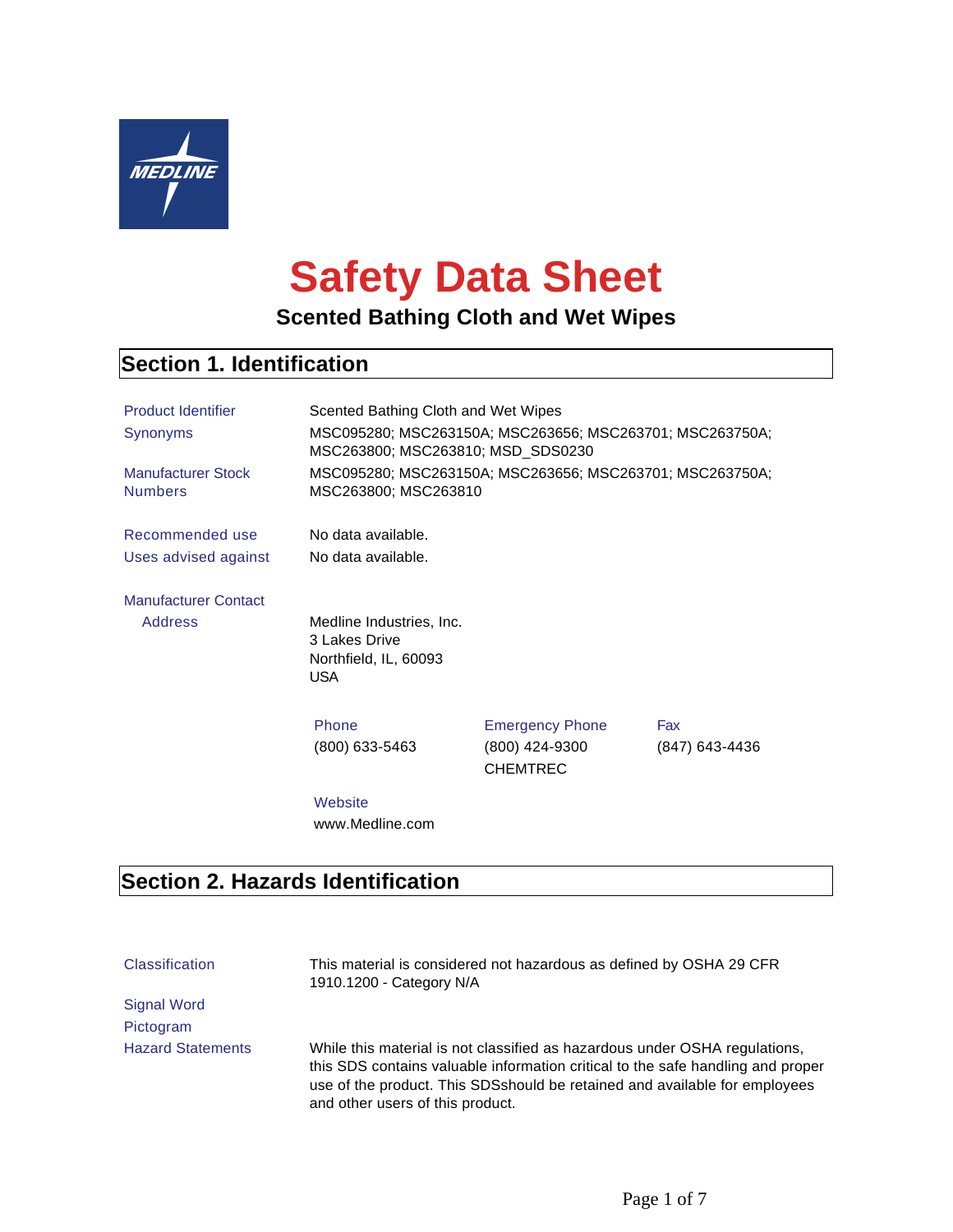| <b>Precautionary Statements</b>    |     |
|------------------------------------|-----|
| Response                           | N/A |
| Prevention                         | N/A |
| <b>Storage</b>                     | N/A |
| <b>Disposal</b>                    | N/A |
| Ingredients of unknown<br>toxicity | 0%  |
| Hazards not Otherwise              |     |

**Classified** 

None known.

## **Section 3. Ingredients**

**CAS Ingredient Name** *Ingredient Name* **Weight %** Mixture This material is considered not hazardous as defined by OSHA 29 CFR 1910.1200. Unknown

**Occupational exposure limits, if available, are listed in Section 8.**

## **Section 4. First-Aid Measures**

| <b>General Advice:</b>                                     | Take proper precautions to ensure your own health and safety before<br>attempting rescue and providing first aid. Consult a physician. Show this<br>safety data sheet to the doctor in attendance. Move out of dangerous area. |
|------------------------------------------------------------|--------------------------------------------------------------------------------------------------------------------------------------------------------------------------------------------------------------------------------|
| Eye Contact:                                               | None expected to be needed; however, use an eye wash to remove chemical<br>from eyes, regardless of hazard.                                                                                                                    |
| <b>Skin Contact:</b>                                       | No emergency care anticipated. No evidence of adverse effects based on<br>available information.                                                                                                                               |
| Inhalation:                                                | Remove victim to fresh air. No first aid expected to be needed.                                                                                                                                                                |
| Ingestion:                                                 | Never give anything by mouth to an unconscious person. Rinse mouth with<br>water. Get medical attention if discomfort occurs.                                                                                                  |
| Most important                                             | Eye contact:                                                                                                                                                                                                                   |
| symptoms/effects, acute<br>and delayed:                    | No evidence of adverse effects based on available information.<br>Skin contact:                                                                                                                                                |
|                                                            | No evidence of adverse effects based on available information.<br>Skin absorption:                                                                                                                                             |
|                                                            | No evidence of adverse effects based on available information.<br>Inhalation:                                                                                                                                                  |
|                                                            | No evidence of adverse effects based on available information.<br>Ingestion:                                                                                                                                                   |
|                                                            | No evidence of adverse effects based on available information.                                                                                                                                                                 |
| Indication of any immediate None.<br>medical attention and |                                                                                                                                                                                                                                |

special treatment needed: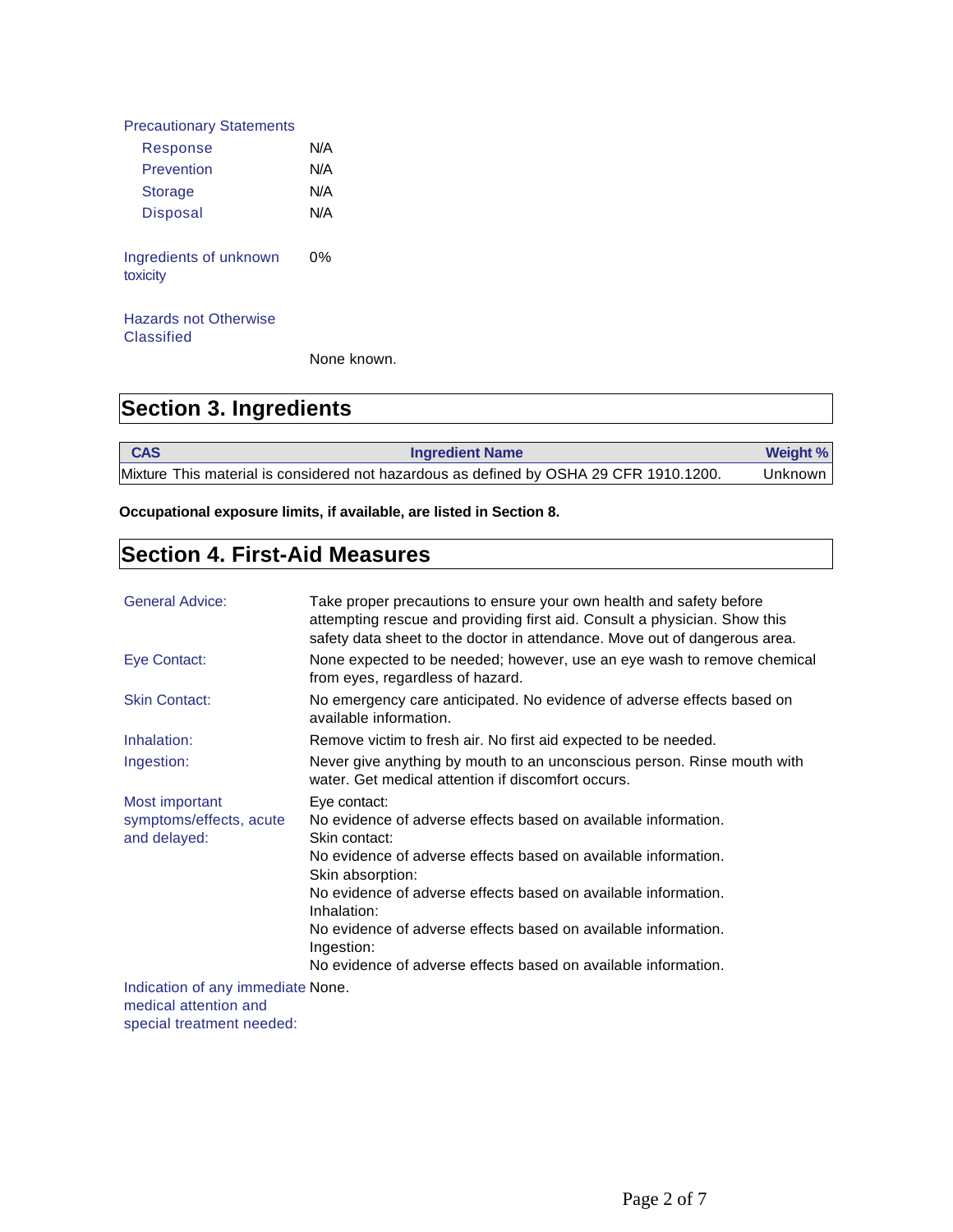## **Section 5. Fire Fighting Measures**

| Suitable Extinguishing<br>Media                                                        | In case of fire, use Dry Chemical, Foam, Carbon Dioxide (CO2), Water spray                                                       |
|----------------------------------------------------------------------------------------|----------------------------------------------------------------------------------------------------------------------------------|
| Unsuitable Extinguishing<br>Media                                                      | N/A                                                                                                                              |
| Fire and Explosion<br>hazards:                                                         | None known.                                                                                                                      |
| Hazardous combustion<br>products:                                                      | None known.                                                                                                                      |
| <b>Special Protective</b><br>Equipment and<br><b>Precautions for</b><br>Fire-Fighters: | Evacuate area of unprotected personnel. Wear protective clothing including<br>NIOSH-approved self-contained breathing apparatus. |

## **Section 6. Accidental Release Measures**

| Non-hazardous Small Spill: Should be cleaned up at the time of the spill. Take all necessary precautions<br>and wear any personal protective equipment that is applicable. Dispose of per<br>local and state regulations. |
|---------------------------------------------------------------------------------------------------------------------------------------------------------------------------------------------------------------------------|
| Non-hazardous Large Spill: Should be cleaned up at the time of the spill. May require special treatment,<br>equipment and/or emergency assistance. Dispose of per local and state<br>regulations.                         |

## **Section 7. Handling and Storage**

|                        | Handling Non-hazardous: This product is considered to be an article which does not release or<br>otherwise result in exposure to a hazardous chemical under nomal use<br>conditions.                                                                                                                             |
|------------------------|------------------------------------------------------------------------------------------------------------------------------------------------------------------------------------------------------------------------------------------------------------------------------------------------------------------|
| Storage Non-hazardous: | Store in a cool, well ventilated area, out of direct sunlight. Store in a dry<br>location away from heat. Keep away from incompatible materials. Keep<br>containers tightly closed. Do not store in unlabeled or mislabeled containers.<br>Do not freeze. This product is not stable at temperatures below 55°F. |

## **Section 8. Exposure Controls/Personal Protection**

| <b>Occupational Exposure</b><br>Limits  | Ingredient Name                                                                                                                               | <b>ACGIH</b><br>TLV | <b>OSHA</b><br>PEL | <b>STEL</b> |
|-----------------------------------------|-----------------------------------------------------------------------------------------------------------------------------------------------|---------------------|--------------------|-------------|
|                                         | This material is considered not hazardous as<br>defined by OSHA 29 CFR 1910.1200.                                                             | N/A                 | N/A                | N/A         |
| <b>Personal Protective</b><br>Equipment | N/A                                                                                                                                           |                     |                    |             |
| <b>Engineering Controls:</b>            | No specific measures are required provided the product is handled in<br>accordance with the general rules of occupational hygiene and safety. |                     |                    |             |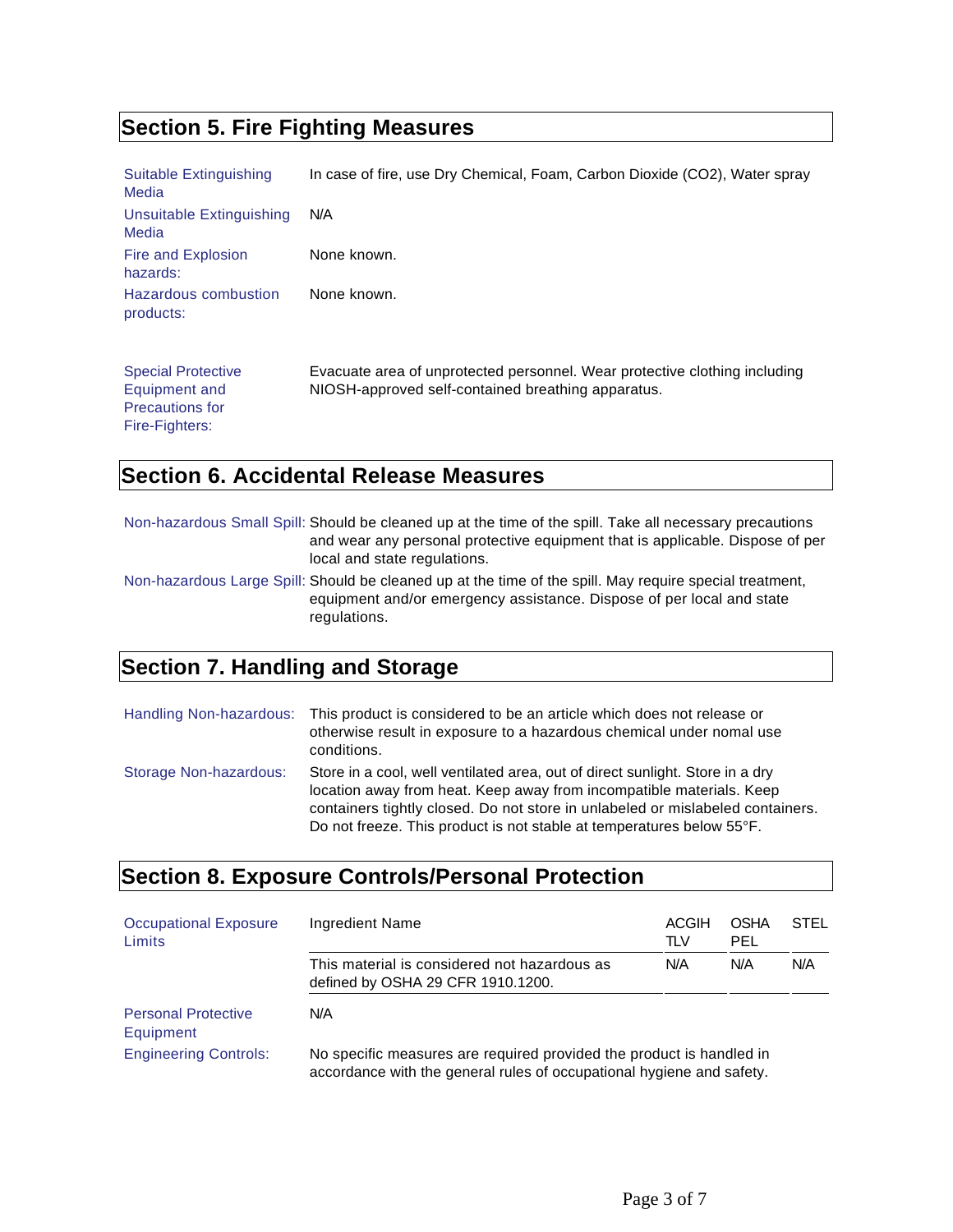| Eye Protection:                               | None required for normal use. For prolonged exposure, use appropriate<br>goggles, protective clothing and gloves.                                                                                                                                     |
|-----------------------------------------------|-------------------------------------------------------------------------------------------------------------------------------------------------------------------------------------------------------------------------------------------------------|
| <b>Skin Protection:</b>                       | None required for normal use. For prolonged exposure, use appropriate<br>goggles, protective clothing and gloves.                                                                                                                                     |
| <b>Respiratory Protection:</b>                | No special respiratory protection is recommended under anticipated<br>conditions of normal use with adequate ventilation.                                                                                                                             |
| Other protective equipment: Eye-wash station. |                                                                                                                                                                                                                                                       |
| Work/hygienic practices:                      | Handle in accordance with good industrial hygiene and safety practice. Wash<br>thoroughly with soap and water after handling and before eating, drinking, or<br>using tobacco. Safety shower and eye wash should be available close to work<br>areas. |

## **Section 9. Physical and Chemical Properties**

| <b>Physical State</b>                 | Liquid         |
|---------------------------------------|----------------|
| Color                                 | Clear,         |
|                                       | colorless      |
| Odor                                  | Mild odor      |
| <b>Odor Threshold</b>                 | N.D.           |
| <b>Solubility</b>                     | Complete       |
| Partition coefficient Water/n-octanol | N.D.           |
| VOC%                                  | N/A            |
| <b>Viscosity</b>                      | N.D.           |
| <b>Specific Gravity</b>               | 1.0052         |
| <b>Density lbs/Gal</b>                | N/A            |
| Pounds per Cubic Foot                 | N/A            |
| <b>Flash Point</b>                    | N.A.           |
| <b>FP Method</b>                      | N.A.           |
| pH                                    | 5.15 (as is)   |
| <b>Melting Point</b>                  | $55^{\circ}$ F |
| <b>Boiling Point</b>                  | N.D            |
| <b>Boiling Range</b>                  | N.D.           |
| LEL                                   | N/A            |
| UEL                                   | N/A            |
| <b>Evaporation Rate</b>               | N.D.           |
| Flammability                          | N.D.           |
| <b>Decomposition Temperature</b>      | N.D.           |
| <b>Auto-ignition Temperature</b>      | No Data        |
| <b>Vapor Pressure</b>                 | N.D.           |
| <b>Vapor Density</b>                  | N.D.           |

| <b>Relative density:</b> | 1.0052 @ 25 $\degree$ C |
|--------------------------|-------------------------|
| % Volatile (wt%):        | N.D.                    |
| $VOC (wt\%):$            | N.D.                    |
| VOC (lbs/gal):           | N.D.                    |
| Fire point:              | N.D.                    |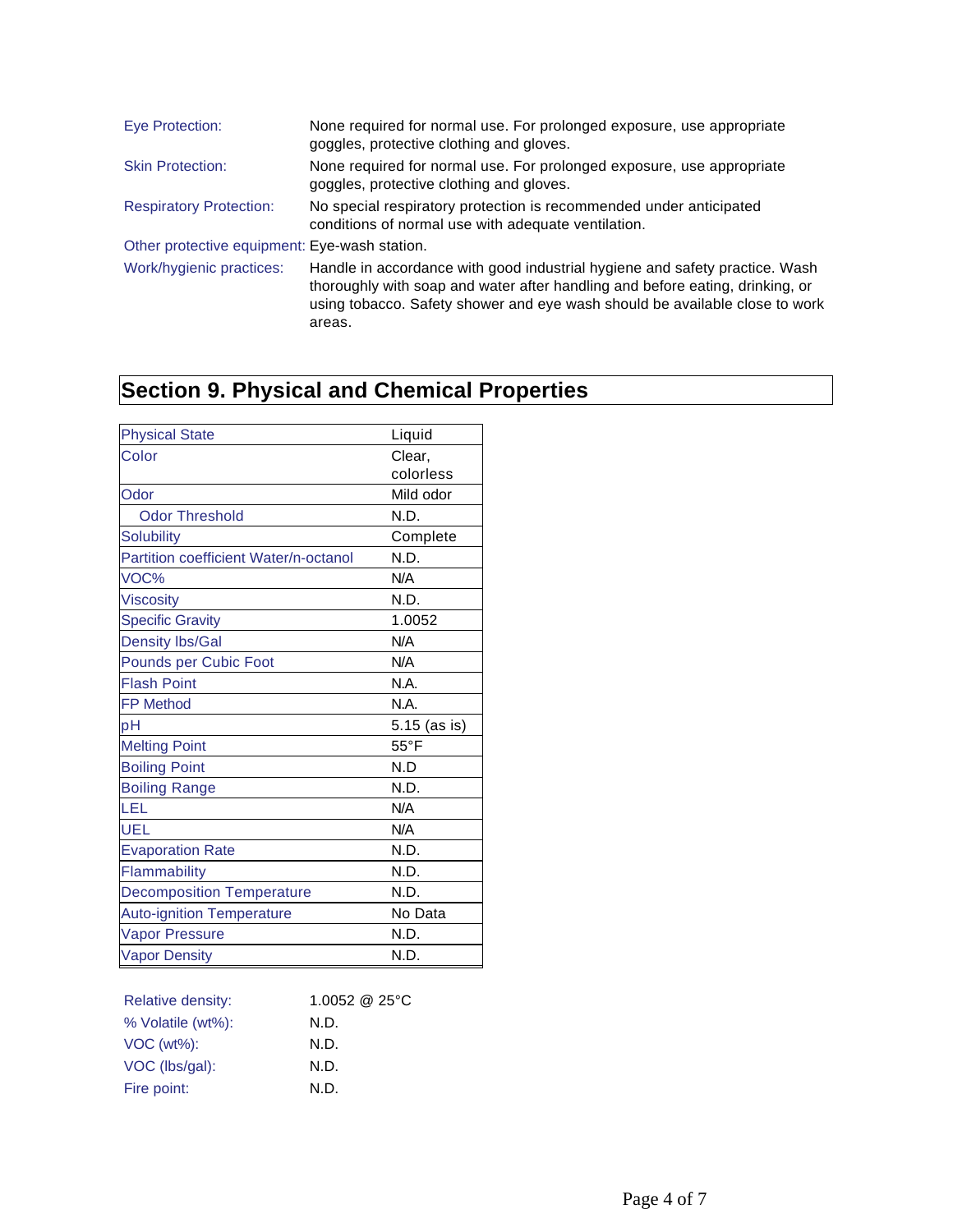## **Section 10. Stability and Reactivity**

| Reactivity:                            | No data available.                                               |
|----------------------------------------|------------------------------------------------------------------|
| <b>Chemical Stability:</b>             | Stable under ambient conditions.                                 |
| Possibility of Hazardous<br>Reactions: | Hazardous polymerization will not occur under normal conditions. |

Conditions to avoid: Do not freeze. This product is not stable at temperatures below 55°F. Incompatibility (Materials to Water-reactive materials. Avoid) Hazardous Decomposition None known. or Byproducts:

## **Section 11. Toxicological Information**

| Route(s) of Exposure:                                              | Eyes<br>Skin                                                                                                      |
|--------------------------------------------------------------------|-------------------------------------------------------------------------------------------------------------------|
|                                                                    | Inhalation                                                                                                        |
|                                                                    | Ingestion                                                                                                         |
| Symptoms/Effects: Acute,                                           | Eye Contact:                                                                                                      |
| <b>Delayed and Chronic:</b>                                        | No evidence of adverse effects based on available information.<br>Skin Contact:                                   |
|                                                                    | No evidence of adverse effects based on available information.<br>Skin Absorption:                                |
|                                                                    | No evidence of harmful effects based on available information.<br>Inhalation:                                     |
|                                                                    | No evidence of adverse effects based on available information.<br>Ingestion:                                      |
|                                                                    | No evidence of adverse effects based on available information.                                                    |
| <b>Numerical Measures of</b><br>Toxicity:                          | No components found or no data available for product.                                                             |
| Cancer information:                                                | This product does not contain 0.1% or more of the known or potential<br>carcinogens listed in NTP, IARC, or OSHA. |
| <b>Medical conditions</b><br>aggravated by exposure to<br>product: | None known.                                                                                                       |
| Other:                                                             | None known.                                                                                                       |

## **Section 12. Ecological Information**

| Ecotoxicological                              | No data available. |
|-----------------------------------------------|--------------------|
| Information:                                  |                    |
| Chemical fate information: No data available. |                    |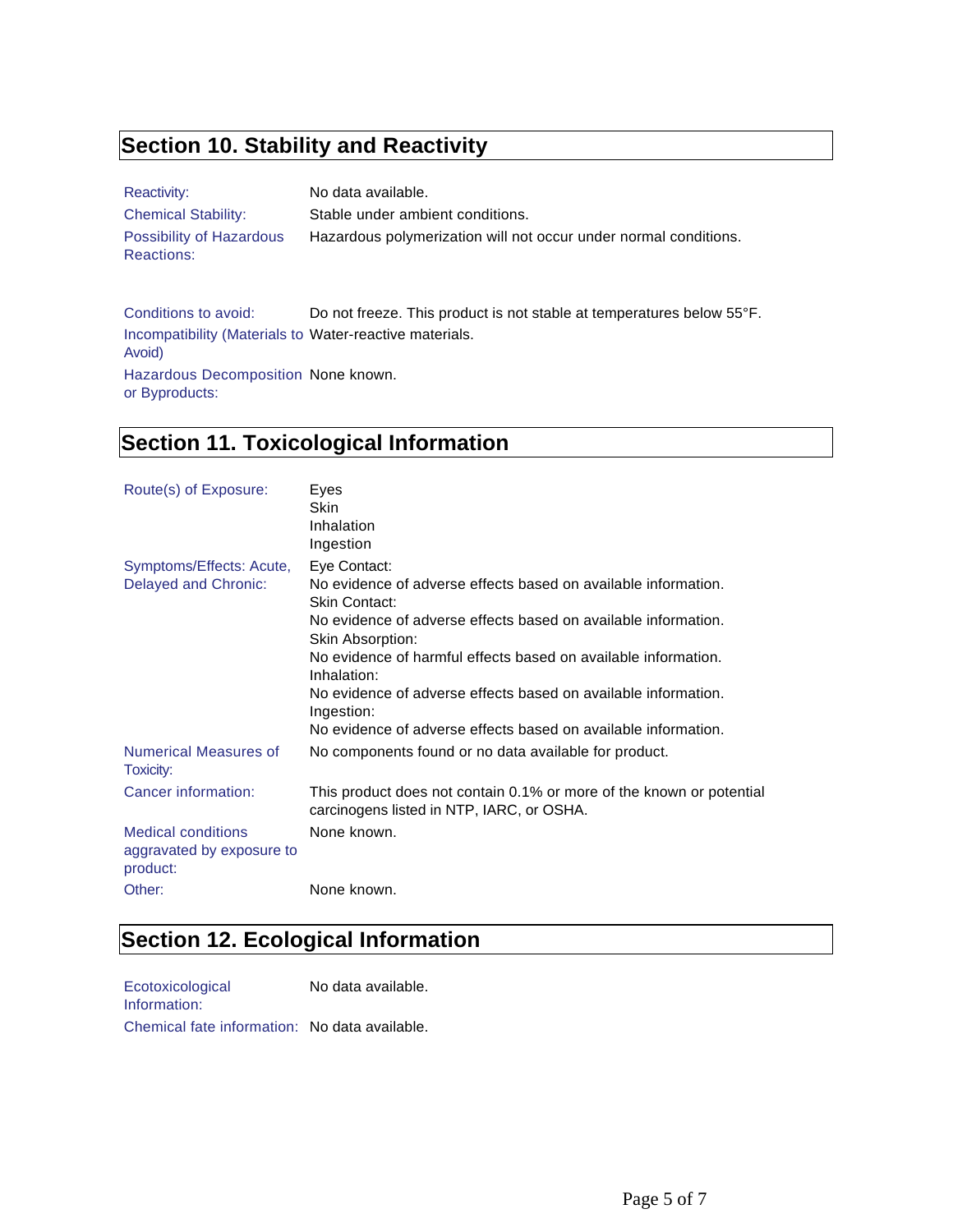## **Section 13. Disposal**

#### Hazardous Waste Number: N.A.

Disposal Method: Dispose of in accordance with all local, state, and federal regulations. Disposal methods identified are for the product as sold. For proper disposal of used material, an assessment must be completed to determine the proper and permissible waste management options permitted under applicable rules, regulations and/or laws governing your location.

#### **Section 14. Transport Information**

| <b>UN Number</b>                      | N/A           |
|---------------------------------------|---------------|
| UN Proper Shipping Name Not Regulated |               |
| <b>DOT Classification</b>             | Not Regulated |
| <b>Packing Group</b>                  | Not Regulated |

#### **Section 15. Regulatory Information**

| SARA 311/312:                                        | Refer to Section 2 of the SDS.       |
|------------------------------------------------------|--------------------------------------|
| <b>SARA 302:</b>                                     | N.A.                                 |
| <b>SARA 304:</b>                                     | N.A.                                 |
| <b>SARA 313:</b>                                     | N.A.                                 |
| TSCA:                                                | All components are listed or exempt. |
| <b>CERCLA Hazardous</b><br>Substance List:           | N.A.                                 |
| Clean Air Act (CAA) Section N.A.<br>112, 112 $(r)$ : |                                      |
| <b>State Regulations:</b>                            | N.A.                                 |
|                                                      |                                      |

#### **Section 16. Other Information**

Revision Date 6/21/2019

| Legend                                                                   | N.A. - Not Applicable<br>N.E. - Not Established<br>N.D. - Not Determined |
|--------------------------------------------------------------------------|--------------------------------------------------------------------------|
| HMIS (U.S.A.): Health<br>Hazard                                          | 0                                                                        |
| HMIS (U.S.A.): Flammability 0                                            |                                                                          |
| HMIS (U.S.A.): Reactivity                                                | O                                                                        |
| <b>National Fire Protection</b><br>Association (U.S.A): Health<br>Hazard | O                                                                        |
| <b>National Fire Protection</b><br>Association (U.S.A): Fire<br>Hazard   | 0                                                                        |